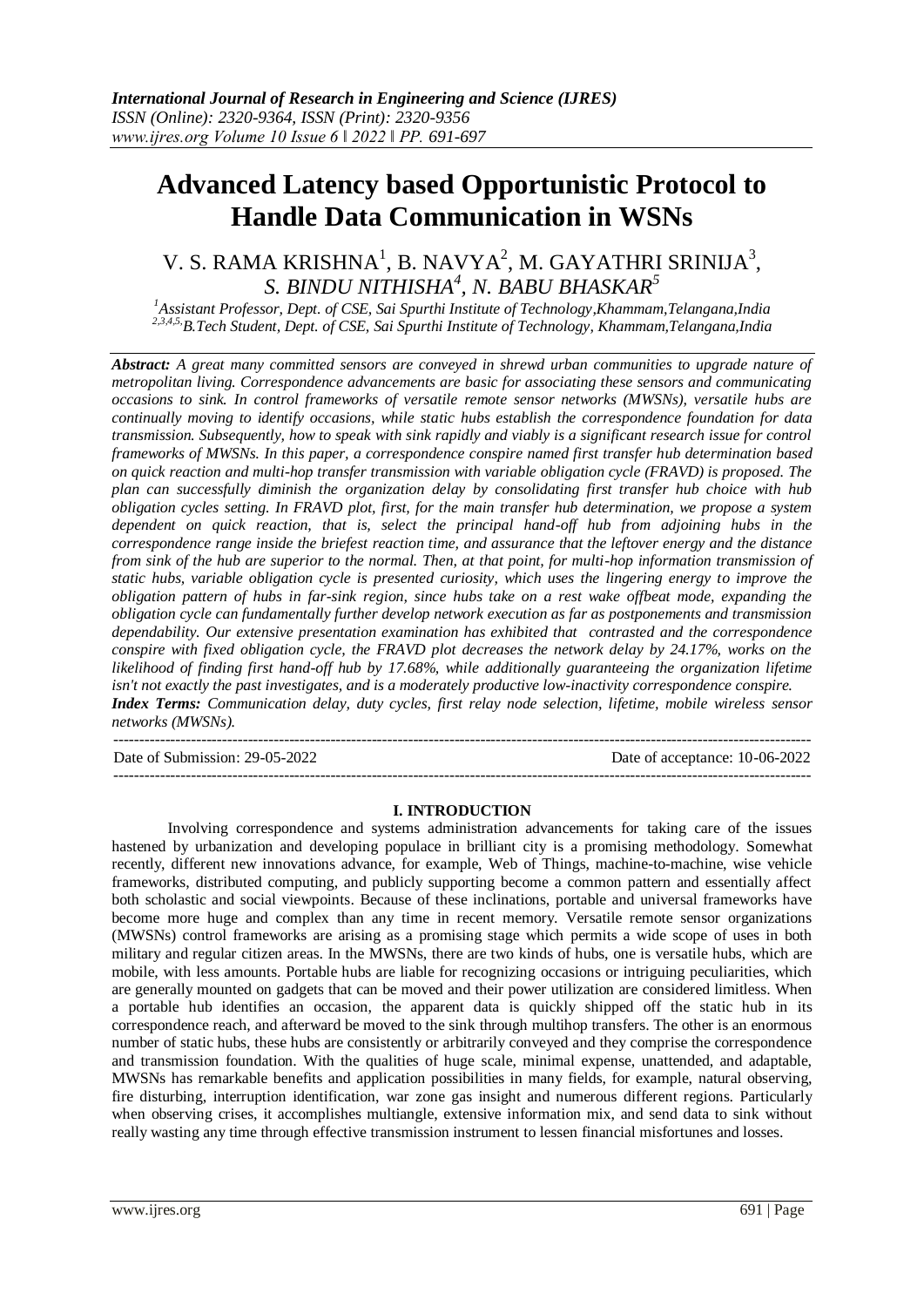Contrasted with past investigations, the commitments are as follows.

1) A hand-off determination procedure dependent on quick reaction to decrease the FFRND is proposed. In the past explores, the transmission of the control bundles rehashes the entire prelude time frame to guarantee that everything neighbors can effectively get the control bundle. In this paper, we abbreviate the first extended handoff hub looking through cycle to the time edge. To start with, we set a modest limit for sending control parcels and getting recognize bundles, then, at that point, select the first hand-off hub from the hubs reacted in the edge as per their data (e.g., reaction time, remaining energy, and distance from the sink) gave in the recognize bundles. In this manner, the system can't just significantly diminish the FFRND, yet additionally permitting the chosen hand-off hub to have more leftover energy and a nearer transmission distance.

2) A methodology of expanding obligation cycle by using remaining energy to diminish the MHRD is presented. In MWSNs, all hubs are handed-off to sink by multi steering bounces. This "multi-to-one" information assortment design causes the hubs of the close sink region to bear a lot bigger measures of information than the far-sink locale, coming about in the early passing of hubs in the close sink area, and the network ahead of death. Concurring to past examinations, when the organization bites the dust, the lingering energy in far-sink region is up to 85%. On the off chance that these leftover energies are used to build the obligation cycle of hubs, the postponement can be viably decreased. In this manner, the second development of FRAVD plot is to make the best utilization of the lingering energy in far-sink area to build the obligation cycle, consequently adequately decreasing the MHRD, while further developing the organization energy usage. Then again, on the grounds that the obligation pattern of the area of interest hubs stays unaltered, then, at that point, the organization lifetime in FRAVD plot is equivalent to the past investigations.

3) We necessarily assessed the exhibition under the FRAVD plot, the outcomes show that FRAVD conspire further develops network execution by lessening the organization delay by 18.39%–31.11%, working on the likelihood of tracking down first transfer hub by 17.68%, and guarantee the organization lifetime isn't lower than the past investigates.

#### **II. RELATED WORK**

One of fundamental administrations given by MWSNs is the checking of crises. For such applications, it is significant to report occasion sooner rather than later, along these lines, the organization delay has turned into a significant issue that influences organization execution. As of late, the investigates on this angle has become progressively well known. Here, we present the most later and significant methodologies identified with this paper.

In MWSNs, information is moved to sink through various jumps, so most plans consider the insignificant distance from sink when settling on the hand-off hub choice, this permits information to limit the complete jumps and postponement. In light of this thought, Papadopoulos et al. proposed a plan called MobiDisc. In its default mode, the powerful hub chooses the next bounce dependent on the base jumps. By all accounts, this technique assists with diminishing inactivity, but since of the occasional work of the hubs, the main hand-off hub may in a resting state at the point when it is chosen, then, at that point, it creates a holding up setback, so the postponement isn't really diminished.

Tahir and Farrell trusted that the general exhibition is identified with hub thickness ρ, obligation cycle and hand-off bounces. Thus, energy utilization of the whole organization can be accomplished by lessening the hub thickness and irregular wake-up time, however it doesn't recognize hubs going from various distance. Raviraj et al. compensated for the weaknesses of, furthermore proposed a MAC convention adjusting dynamic obligation cycle, which change the obligation cycle by ascertaining the normal dozing dormancy, yet the plan doesn't understand that the change of the obligation cycle influences the energy utilization.

In, obligation pattern of least energy is naturally changed by boosting the organization traffic. The plan can fulfill the prerequisites of self-coordinating organization of low information rate, which is reasonable for outrageous and difficult to reach conditions. In, the hub occasionally rest wake cycles, in view of the lower bound requirement of the fitting prize given by the following bounce to determine nearby sending issues, limiting one jump delay. Under GlobalSame, the hub transmission span, bit mistake rate and transmission rate designation image (BPS) are artificially enhanced dependent on the connection between the organization load and the energy utilization of the hubs at various areas.

Most investigates lessen delay by enhancing network boundaries, Li et al. concentrated on the significant issues of how to build the most extreme life information procurement tree with delay limitations in the lossy remote connection according to the point of view of network. In the review, the creators propose an eager estimate calculation by utilizing the normal transmission count (ETX) as the connection quality file and the defer metric. The calculation begins the iterative change of the tree progressive system from any negligible ETX tree to lessen the heap of the bottleneck hub by erasing and adding subtrees.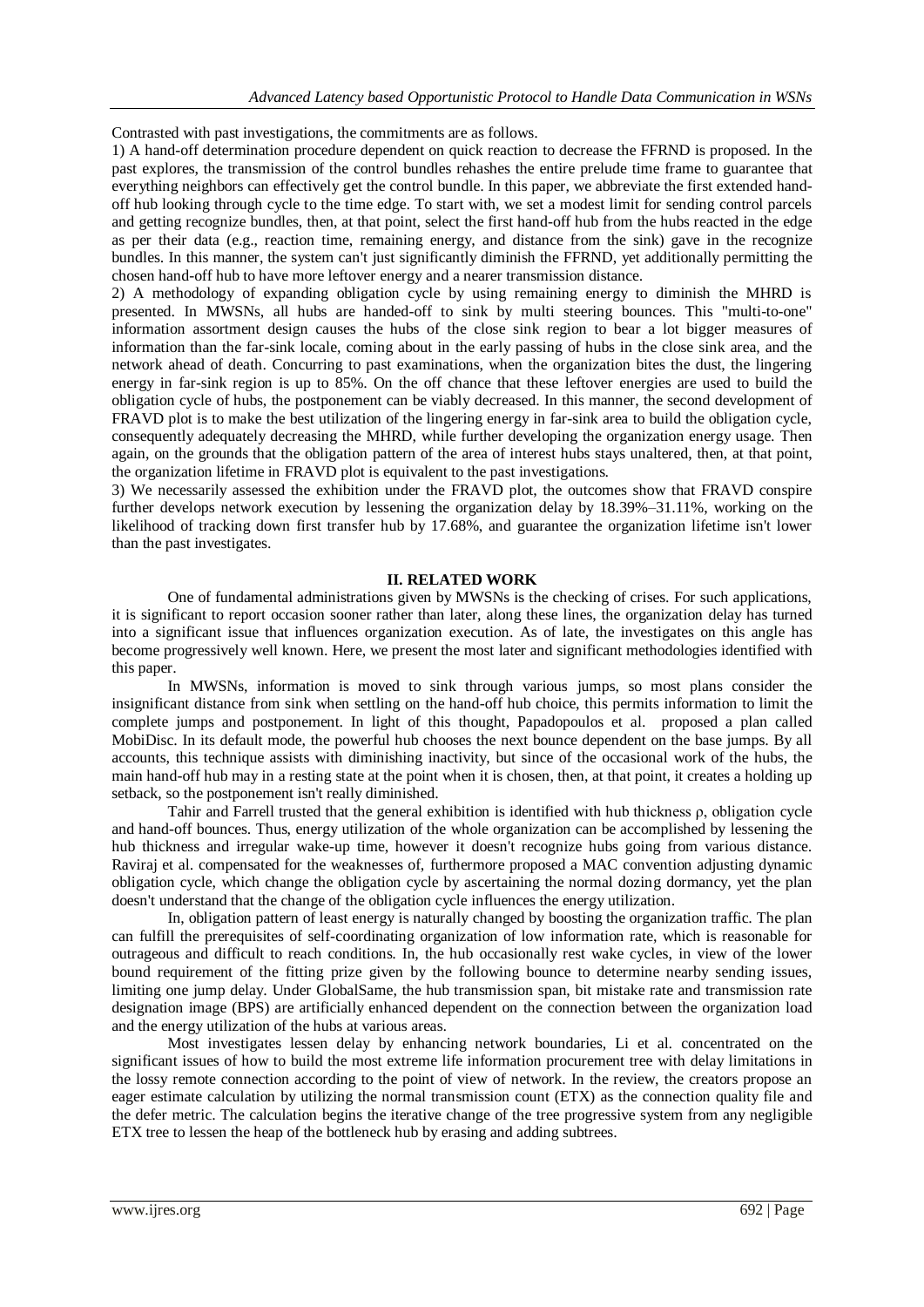#### **III DESIGN OF FRAVD**

**A. Research Motivation;** Step by step instructions to speak with sink rapidly and productively is a significant issue for MWSNs applied to crisis observing. The correspondence between sensor hubs furthermore sink comprises of two substantial stages: 1) first hand-off hub finding and 2) multihop transfer transmission. For the first stage, the hub occasionally awakens, when the sending hub look through a transfer hub, it initially sends control bundles to hubs in its correspondence range by broadcast, to guarantee adjoining hubs get control bundle effectively, the transmission activity proceeds for quite a while, then, at that point, brings about an enormous network delay. Subsequently, under the reason of ensuring the nature of the main hand-off hub, how to diminish FFRND is the principal issue to be settled.

1) From the geological area point of view, the organization inertness of far-sink district  $(>= 80 \text{ m})$  is more than. Energy utilization with various obligation cycles. multiple times as contrasted and that of close sink locale (<80 m).

2) From the obligation cycle viewpoint the organization inertness diminishes with the expansion of the obligation cycle. As indicated by obviously the organization delay relies predominantly upon the area and obligation pattern of the hubs. In MWSNs, the static hub liable for information transmission is fixed in the organization, so it is important to consider changing to the obligation cycles. Picking a bigger obligation cycle can improve the transmission proficiency, and yet burning-through more energy.

Connection between obligation cycle and energy utilization is represented. As should be visible the energy utilization is an around straight relationship with the obligation cycle. The bigger the obligation cycle, the more genuine the energy utilization. What's more the energy utilization at an obligation pattern of 0.8 is multiple times the obligation pattern of 0.3. Since the organization lifetime is controlled by the greatest energy utilization in the organization. Subsequently, how to build the obligation cycle to diminish the organization delay without influencing the organization life is an issue that should be addressed first.



Fig. 1. Energy consumption with different duty cycles



Fig. 2. Residual energy with different distances from sink.

**B. General Design of FRAVD:** FRAVD plot further develops the transmission effectiveness by lessening the FFRND and MHRD delays according to the point of view of postpone age, its fundamental thought is as per the following.

**1) First Relay Node Selection Based on Fast Response:** The initial phase in transmission is to track down the primary hand-off hub Most investigates consider the closest hub from the sink, which permits the quantity of bounces limited to accomplish the reason of decreasing the postponement. However, they disregarded that hubs take nonconcurrent rest wake mode, it isn't ensured that the closest hub is working when it is chosen, so the aggregate delay isn't really diminished. In the FRAVD plot, we select a first transfer hub dependent on the quick reaction. Initial, a humble limit (the underlying worth is under 0.5\*preamble period) is set to send control bundles furthermore get recognize bundles, and hubs that react to the sending hub inside the edge structure a set,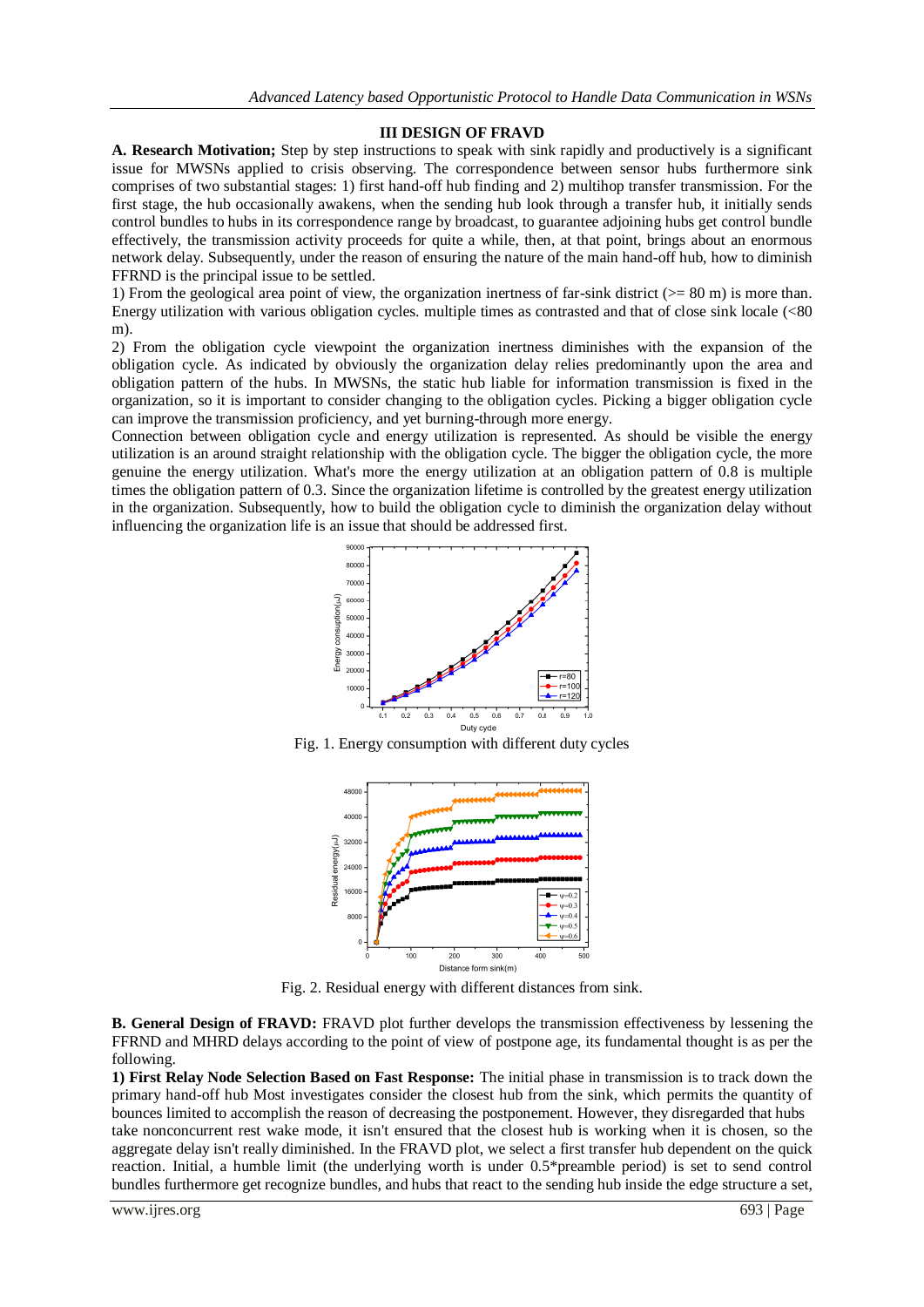then, at that point, select a hub as the main hand-off hub from the set with a short reaction time and is better than the normal of the energy and the separation from the sink. In light of the quick reaction, the FFRND can be decreased on the grounds that the hub can track down the principal transfer and forward information inside the time limit.

**2) Multihop Transmission With Variable Duty Cycles:** Many investigates are utilizing fixed obligation cycles, the functioning time of hubs in focal region and limit region is fixed, yet all at once in reality information measure of close sink region is a lot higher than far-sink region, so the energy opening developments. Furthermore, under the decent obligation cycle, the organization delay in the far-sink region is a lot more prominent than the close sink locale. For this peculiarity, the FRAVD conspire takes on various obligation cycles for hubs to decrease MHRD by expanding the utilization of lingering energy without influencing network lifetime. In the FRAVD plot, the obligation pattern of hubs in close sink region stays unaltered, while the obligation cycle continuously increments with the expansion of the separation from the sink.

**C. FRAVD: First Relay Selection Based on Fast Response:** In the period of observing first hand-off hub, the source will send control bundles in broadcast mode inside its correspondence range. As displayed assuming a hub is dozing, it can't get the control parcel, while in the functioning state, the potential recipient gets the control parcel, it affirms whether it can be utilized as the hand-off hub, and afterward answers to the source a recognize bundle. The recipient then, at that point, chooses the main hand-off hub from the hubs that replied inside the time edge as per the data gave in their recognize parcels.



Fig. 3. Process of first relay node finding and selection.

**D. FRAVD: Multihop Transmission With Variable Duty Cycle:** In multihop hand-off transmission stage, the obligation pattern of hub is variable, and it progressively increments with the separation from sink. Assuming the hub from sink I is Ni, the first fixed obligation pattern of Ni is i fixed, then, at that point, the variable obligation cycle ivar can be determined by the accompanying three stages. In the first place, figure the devoured energy of Ni when the obligation cycle is i fixed. Then, at that point, as per the connection between the devoured energy of Ni and the most extreme energy devoured in the organization, the remaining energy of Ni is gotten. At last, new factor obligation cycle i var can be determined by using lingering energy.

#### **IV. PERFORMANCE ANALYSIS OF FRAVD SCHEME**

#### **A. Likelihood of Finding First Relay Node**

Under the CFDC plot, assume that Ni is the hub from sink I, its obligation cycle fixed, the quantity of hubs in its correspondence range is  $\delta$ , then, at that point, for Ni the likelihood of observing the principal transfer hub in the correspondence cycleSince the obligation cycle is fixed, then, at that point, the obligation pattern of Ni in dozing is fixed, assuming the wake-up season of each hub is time-arbitrary and free, then, at that point, hubs are in with no reservationsdozing state in the correspondence cycle is  $(1 - i \text{ fixed})\delta$ , then, at that point, the likelihood of no less than one hub in the wake-up state in tcom is  $1 - (1 - \text{ifixed})\delta$ .

**Hypothesis 3:** Under the FRAVD plot, assume that Ni is the hub from sink I, its new obligation cycle is var, and the number of hubs in its correspondence range is  $\delta$ , then, at that point, for Ni the likelihood of tracking down the principal transfer hub in the correspondence cycle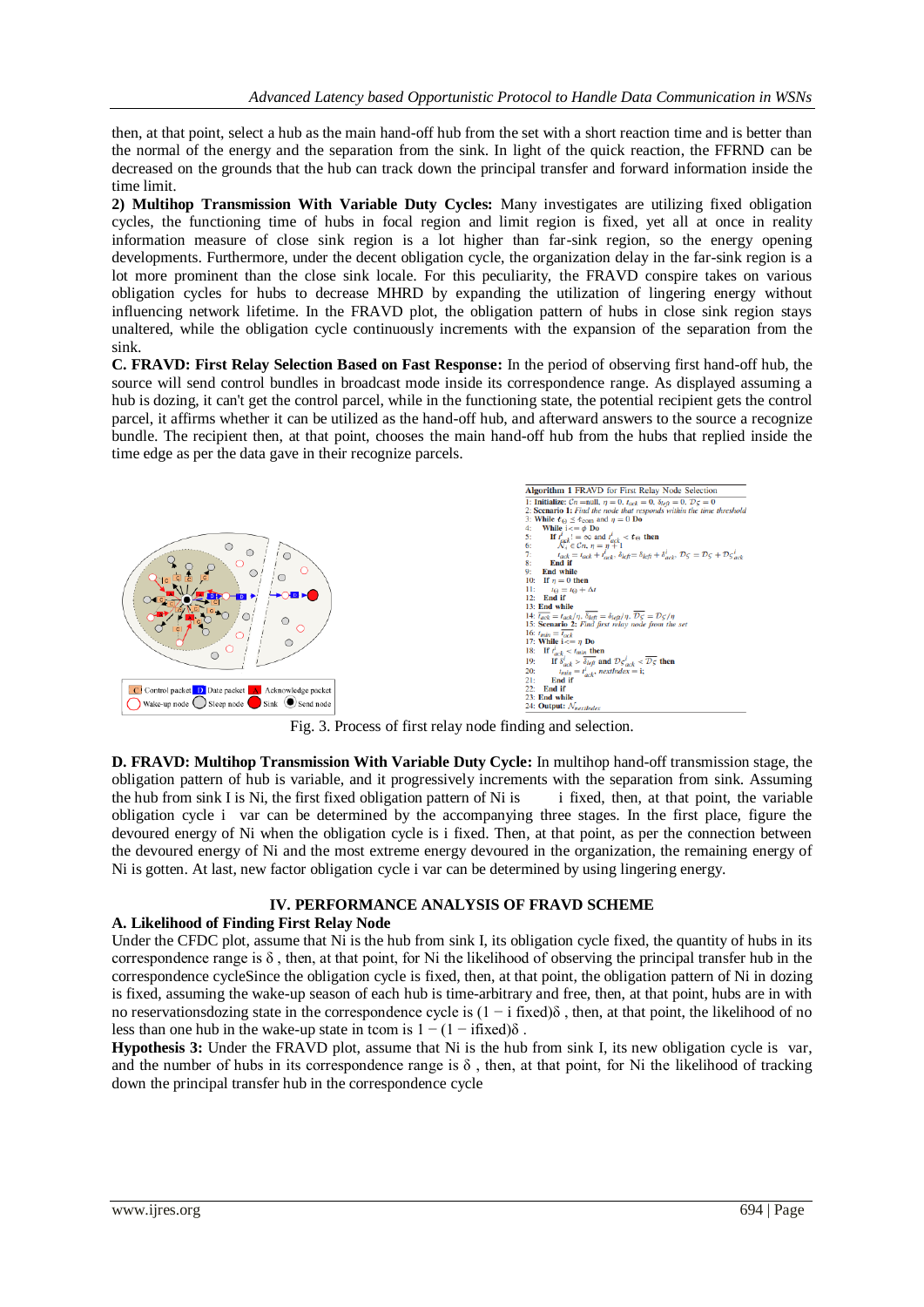

Fig. 4Probability of finding first relay node at



Duty cycle Fig. 5. Probability of finding first relay node at different duty different network density. cycles in CFDC and FRAVD.

#### **B. Network Delay**

According to [30], suppose that  $\mathcal{N}_i$  is the node from sink *i*, its duty cycle is  $\Psi_{\text{fixed}}^i$ , the communication cycle is  $t_{\text{com}}$ , then the one hop delay of  $\mathcal{N}_i$  under the CFDC scheme can be expressed as

$$
\mathcal{D}_{\text{fixed}}^{\text{one\_hop}, i} = \frac{\left(1 - \Psi_{\text{fixed}}^i\right)^2 t_{\text{com}}}{2} + \varsigma_d + \varsigma_{al} + \varsigma_{\text{pre}}.\tag{20}
$$

The distance from  $N_i$  to sink is i, the communication radius of  $\mathcal{N}_i$  is  $\mathcal{F}$ , then the total number of hops from  $\mathcal{N}_i$  to sink is  $[i/r]$ , and the end-to-end delay of  $\mathcal{N}_i$  under the CFDC can be expressed as

$$
\mathcal{D}_{\text{fixed}}^{e2e,i} = \left\lceil \frac{i}{r} \right\rceil \left[ \frac{\left(1 - \Psi_{\text{fixed}}^i\right)^2 t_{\text{com}}}{2} + \varsigma_d + \varsigma_{al} + \varsigma_{\text{pre}} \right]. \tag{21}
$$

#### **C. Energy Utilization**

Theorem 11: Assuming that there are N nodes in the network and the initial energy of the *i*th node  $\mathcal{N}_i$  is  $E^i_{\text{ini}}$ , then the network energy utilization rate can be expressed as

$$
E_{\text{uti}} = \frac{\sum_{i=1}^{N} \left( \omega_{t_{\text{one}}}^{i} \tilde{\sigma}_{t}^{i} + \omega_{r_{\text{one}}}^{i} \tilde{\sigma}_{r}^{i} + \varphi_{\text{LPL}}^{i} \right)}{\sum_{i=1}^{N} E_{\text{ini}}^{i}}.
$$
 (26)

*Proof:* The energy utilization  $E_{\text{uti}}$  is the ratio of the energy consumed  $\oint_i$  by the network to the initial energy  $E_{\text{ini}}^i$ , that is,  $(\sum_{i=1}^{N} \check{f}_i / \sum_{i=1}^{N} E_{\text{ini}}^i)$ , where the energy consumed by the network can be calculated by  $\omega_{t\_one}^i \eth^i_t + \omega_{r\_one}^i \eth^i_r + \oint_{\text{LPL}}^i$  by (5), and the initial energy of the node is given in Table I.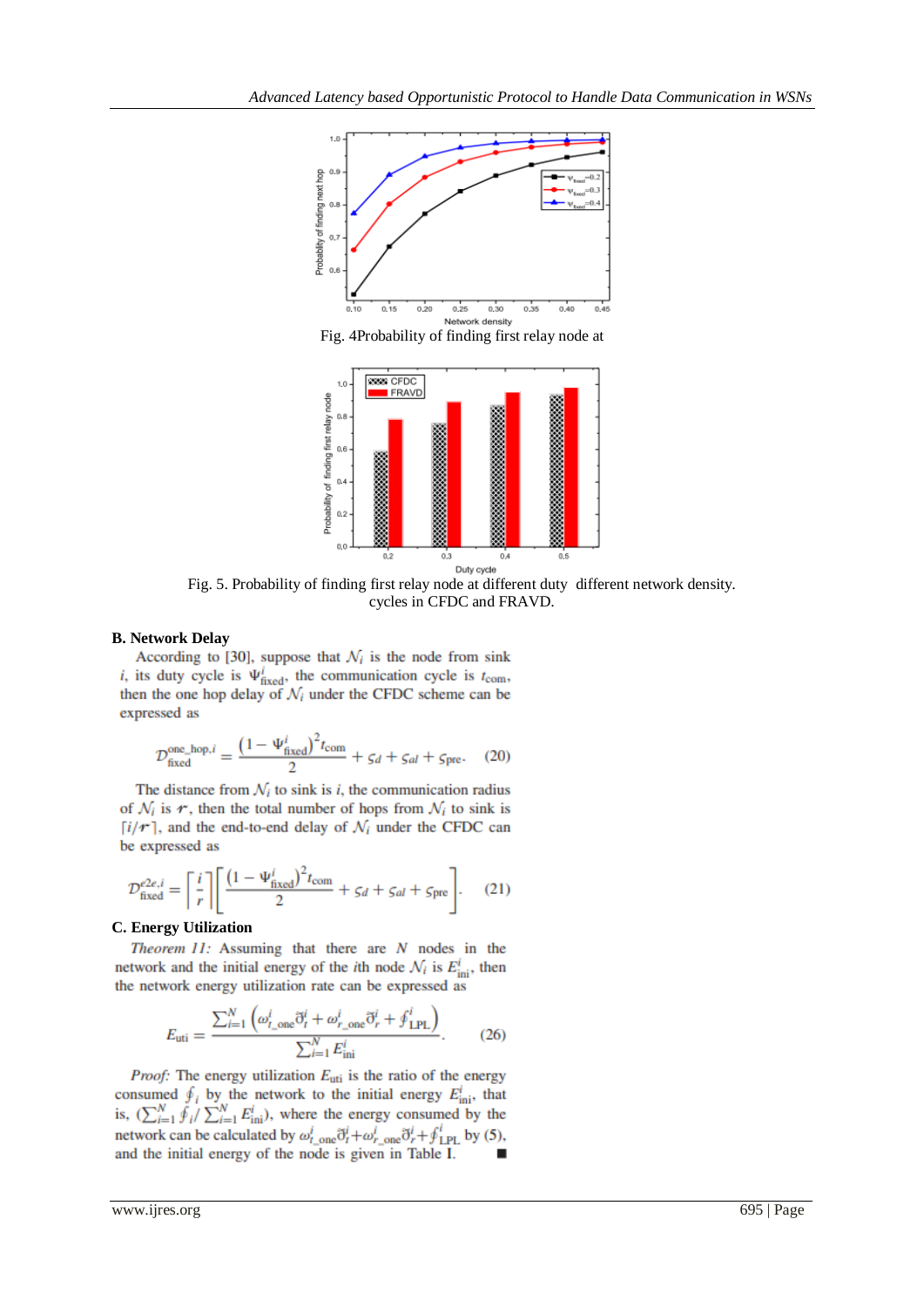



**D. Network Lifetime**<br>*Theorem 12:* Assuming that there are N nodes in the network, then the network lifetime can be computed as follows:

$$
\mathcal{L} = \frac{E_{\text{ini}}}{\text{Max}_{1 \le i \le N} \left( \omega_{t_{\text{cone}}^i}^i \tilde{\sigma}_t^i + \omega_{r_{\text{cone}}^i}^i \tilde{\sigma}_r^i + \oint_{\text{LPL}}^i \right)}.
$$
(27)

Proof: Network lifetime is the total transmission rounds of the network [36]. When the maximum consumption node in the network dies, the network is dead and the round of transmission ends [37]. Therefore, the network lifetime is the quotient of the initial energy of the network and the maximum energy consumption in one round transmission, which is  $(E_{\text{ini}}/Max_{1\leq i\leq N} \oint_{\text{one}_c}^{i}$ , and the energy consumption of the maximum node in the network is  $Max_{1 \le i \le N}(\omega_{t\_one}^i \eth^i_t + \omega_{r\_one}^i \eth^i_r + \oint_{\text{LPL}}^i)$ , so (27) is inferred.



Fig.7 Network delay under different communication and network radius.

### **E. Effect of Other Parameters on the Performance**

the impact of organization sweep and hub correspondence sweep on the general exhibition of the organization. Obviously the hub correspondence sweep is huge for likelihood of tracking down first hand-off hub, contrasted with the more modest correspondence sweep when thesweep is bigger, the hub can track down a bigger scope of adjoining hubs to have a higher tracking down likelihood the organization delay at various obligation cycles.

At the point when the sweep is enormous, it implies that the hub can travel farther away with the goal that the quantity of bounces can be diminished and the postponement can be diminished. the energy use of the organization at various correspondence sweep and obligation cycles. Because of the connection between the correspondence

sweep and the quantity of organization bounces, the organization energy utilization is conversely corresponding to the correspondence sweep. the impact of hub sweep and organization range on network lifetime. It tends to be seen that the correspondence sweep of hubs affects the organization lifetime.